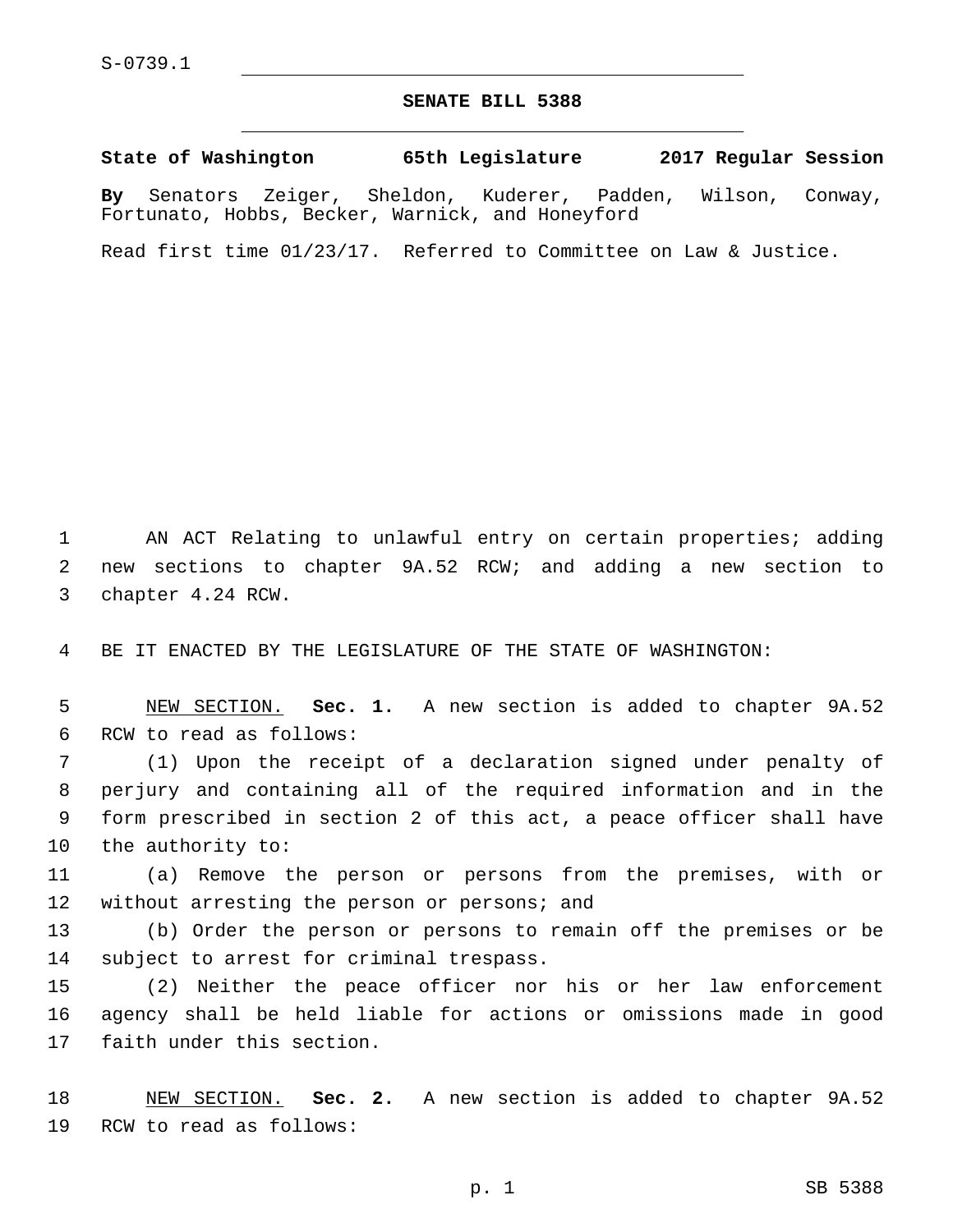The owner of premises, or his or her authorized agent, may initiate the investigation and request the removal of an unauthorized person or persons from the premises by providing to law enforcement a declaration containing all of the following required information and 5 in substantially the following form: REQUEST TO REMOVE TRESPASSER(S) FORM The undersigned owner, or authorized agent of the owner, of the 8 premises located at ......... hereby represents and declares under 9 the penalty of perjury that (initial each box): (1) [ ] The declarant is the owner of the premises or the 11 authorized agent of the owner of the premises; (2) [ ] An unauthorized person or persons have entered and are 13 remaining unlawfully on the premises; (3) [ ] The person or persons were not authorized to enter or 15 remain; (4) [ ] The declarant has demanded that the unauthorized person 17 or persons vacate the premises but they have not done so; (5) [ ] The premises were not abandoned at the time the 19 unauthorized person or persons entered; (6) [ ] The premises were not open to members of the public at 21 the time the unauthorized person or persons entered; (7) [ ] The declarant understands that a person or persons removed from the premises pursuant to section 1 of this act may bring a cause of action under section 3 of this act against the declarant for any false statements made in this declaration, and that as a result of such action the declarant may be held liable for actual 27 damages, costs, and reasonable attorneys' fees; (8) [ ] The declarant agrees to indemnify and hold harmless law enforcement for its actions or omissions made in good faith pursuant 30 to this declaration; and (9) [ ] Additional Optional Explanatory Comments: ................................................................... .......33 NEW SECTION. **Sec. 3.** A new section is added to chapter 4.24 RCW

to read as follows:35

 All persons removed from premises pursuant to section 1 of this act on the basis of false statements made by a declarant pursuant to section 2 of this act shall have a cause of action to recover from